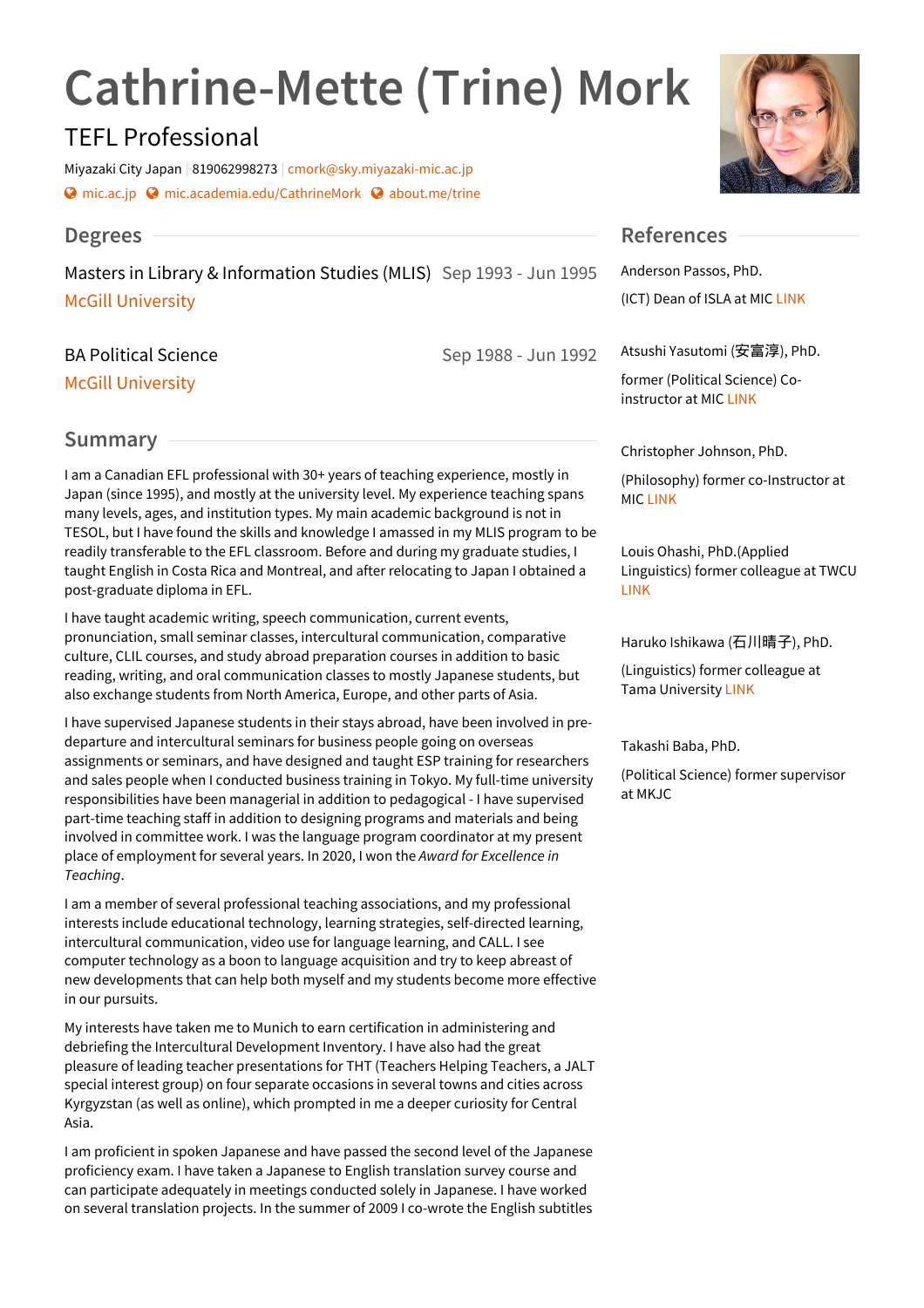for a French documentary film about the prolific Japanese writer *Dazai Osamu*. At that time I had the opportunity to visit my fading French skills as well (I am originally from French-speaking Montreal). I have permanent residency status in Japan.

My other interests include a strong passion for perfume and perfumery, as well as several sports. As a youth, I ice skated almost daily, and coached figure skating professionally to support my studies at university. In Japan, I've also been active in endurance sports, such as running events, cycling, and triathlons. I practiced karate for about six years, but my physical life has been much calmer in recent years. I love travel, cycling, and good food (mostly vegetarian) with good company.

## **Work experience**

## Associate Professor **Feb 2015** - Present

## Miyazaki [International](http://www.mic.ac.jp) University

- Acted as program coordinator for MIC's 2-year intensive language program for about four years:
- 1. Set up and communicated teaching schedules
- 2. Set up and communicated exam schedules and coordinating their implementation
- 3. Gathered data, co-wrote yearly report
- 4. Initiated and orientated new faculty and faculty with course content changes
- 5. Coordinated teaching content and inter-program cooperation and communication
- 6. Delegated and overseeing project work to improve language program
- 7. Upgraded program handbook
- 8. Chaired 2 program meetings/ year
- 9. Created Reading Comprehension 1 & 2 exams on Moodle
- 10. Set up online student accounts for readtheory.org, xreading.com; organized institutional payment for xreading.com
- 11. Coordinated program-wide textbook purchases for students and faculty
- 12. Created orientation and pre-orientation materials and lead program orientation sessions to incoming freshmen students in April
- 13. Created and maintained online resource pages for teachers in language program
- 14. Kept records of student grades
- 15. Coordinated freshmen placement tests, placed students into class rosters
- 16. Did upkeep of class rosters and other program files
- 17. Did upkeep of timed reading and writing records and continued reminders to faculty for input
	- Instruct freshmen levels of intensive courses in reading, writing, and speaking in an integrative preparatory program for a Liberal Arts department in which team taught content courses are offered in an English-only environment.
	- Team teach CLIL courses in introductory religion and political science with field specialists (professors).
	- Teach [TOIEC](https://www.ets.org/toeic) strategy seminars to remedial students as needed.
	- Regular involvement in language program placement, testing, and general student performance evaluation.
	- Act as student adviser for typically 3~4 students per grade.
	- Act as senior thesis advisor for up to 8 junior and senior students per year.
	- Participate in curriculum design for the Language Faculty group; design class materials (course tests and exams, task-based activities, reading comprehension materials, explanation and practice worksheets).
	- Maintain rotating membership in several school committees, including the Entrance Exam Committee, the Open Campus Committee, the Committee on Faculty (chair for the Faculty Development Subcommittee), and the Active Learning Committee (a working group for the Acceleration Program grant awarded to the school by the Ministry of Education (MEXT))
	- Participate in high school visits, open campus activities, and other recruitment/promotional activities, such as giving high school lectures, promotional introductory lectures, etc.
	- Participate in community outreach programs: leading workshops, seminars, and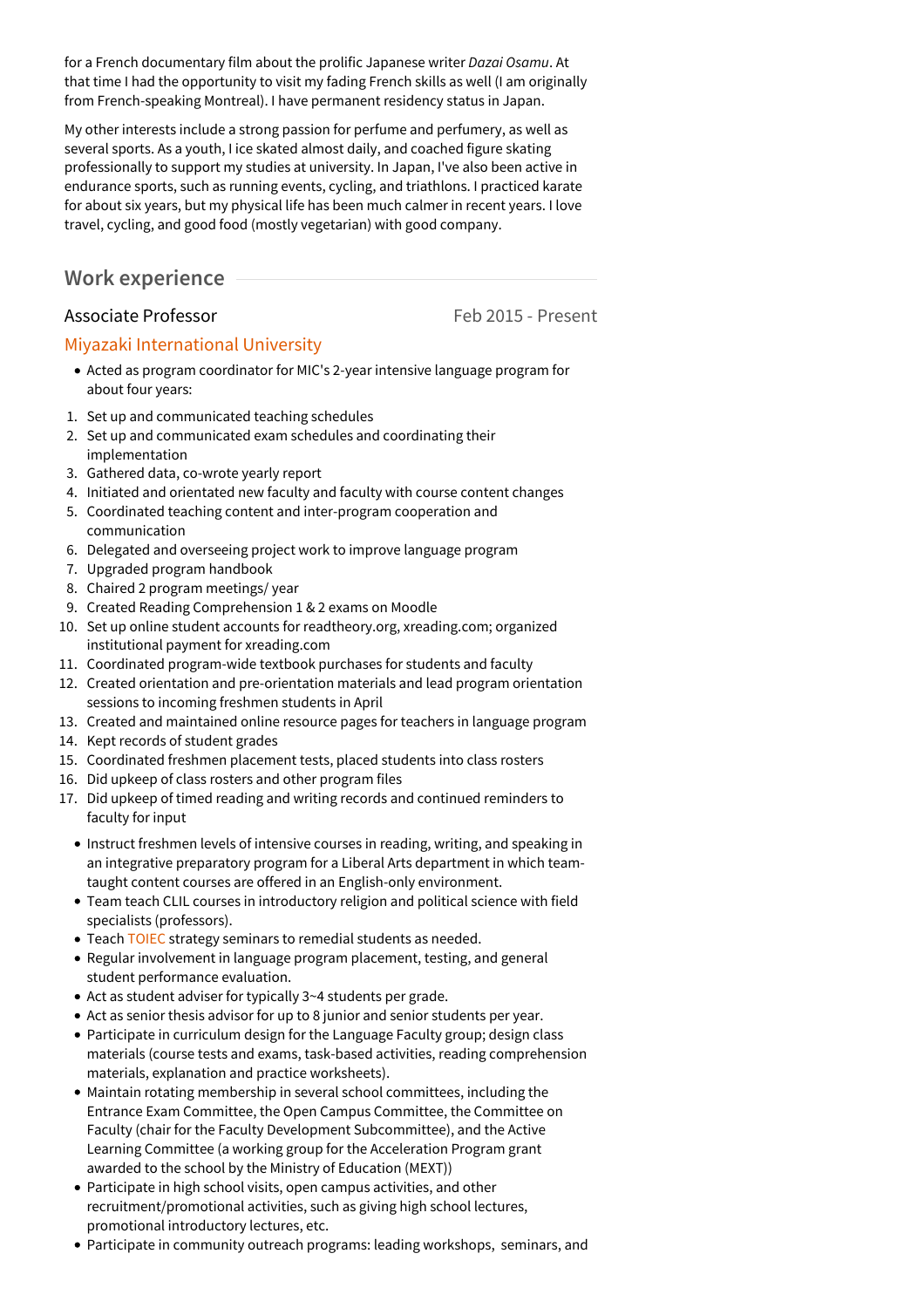lessons to the elderly, children, business people

Regularly employ online technology tools such as [Moodle](https://moodle.org/), [Mahara](https://mahara.org/), [Socrative](https://socrative.com/), [Lingtlanguage](http://lingtlanguage.com/), [Praxised,](http://praxised.com/) [Mreader](http://mreader.org), [Penzu](https://penzu.com/), [Xreading](https://xreading.com/), [Wordpress](https://wordpress.com/), [LearnBoost,](http://learnboost.com/) [Teachable](http://www.teachable.com), various social media and blogging platforms, MS Office, almost all tools offered by the Google platform, and mobile devices

#### Full-time Lecturer

Apr 2011 - Feb 2015

#### Tokyo Woman's Christian [University](http://www.twcu.ac.jp)

- Instructed 6 courses in the Department of English Literature and Culture (Freshman English Writing Sophomore Reading and Writing, Junior Composition, Career English 1 & 2, and Presentation Skills) and several Communication Skills and Discussion Skills classes in the Department of Foreign Languages
- Contributed to curriculum design ofwriting courses and Career English program.
- Developed online social media competence in advanced classes
- Writing materials including course test and exams, university entrance exams, task-based activities, grammar and vocabulary explanations and worksheets and quizzes, etc.
- Selected texts for some courses when required
- Proctored and graded exams; facilitated at speech contests

#### Part-time Lecturer

Apr 2013 - Feb 2015

#### Meiji [University](http://www.meiji.ac.jp)

• Taught freshman Speaking, freshman Reading and Writing, and a [TOEFL](https://www.ets.org/toefl) course in the Global Japanese Studies program on the newest campus in Nakano

#### Level 1 Interview Examiner

2009 - 2015

#### Society for Testing English [Proficiency](http://stepeiken.org/) (STEP)

Served as part of rotating, two-member interview examiner for top level of Japan's largest English proficiency testing organization. The Exam is held several times a year all day on Sundays, with between 20 and 30 examinees per day

#### Apr 2006 - Mar 2013 Associate Professor (later Part-time Lecturer)

#### Tama [University](http://www.tama.ac.jp)

- Taught 3-4 intensive courses to first and second year students, included advanced 2nd year English, and elective courses such as Professional English and Intercultural English
- Designed curricula, courses, and materials for whole "English Shower" program.
- Wrote materials including midterms, finals, entrance exams, quizzes, task-based activities, grammar and vocabulary explanations and worksheets and quizzes, etc. for program use
- Selected texts
- Editing peer work on a weekly basis (to be used by entire program)
- Coordinated part-time instructors (scheduling, chairing meetings, coordinating recordings, distributing materials, organizing "chat lounge" etc.)
- Created a podcast for supplementary student use; maintaining online web pages/ blogs using multiply.com (closed in 2013) for current classes
- Was responsible for audio-visual material creation and distribution
- Proctored exams; designed & implemented English section of orientation week for first-year students; corrected examinations; organized and facilitated at events such as speech contests and open campuses; hired part-time staff
- Actively participated in admissions committee
- Encouraged adoption of social media like [Twitter](https://twitter.com/) and Posterous (no longer available) by faculty in addition to students
- Changed to part-time status after program downsizing in late 2008 to teach first year elective "English Expression" presentation courses and a basic business English course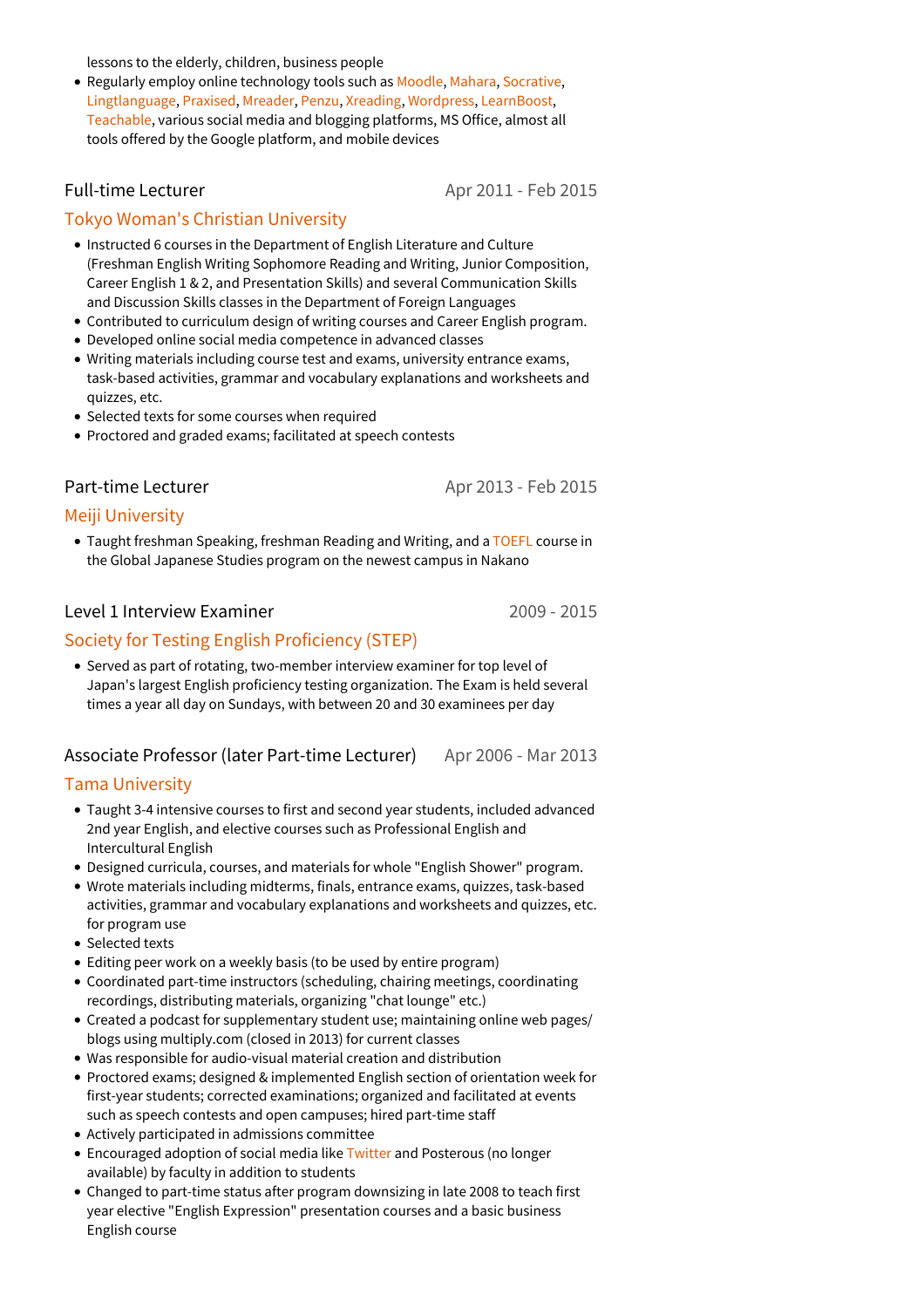#### Part-time Lecturer

#### Aoyama [University](http://www.aoyama.ac.jp)

- Taught 2 courses -Oral English and the core module of Integrated English in the IE Program
- Taught an advanced course in Intercultural Communication to mostly returnee students

Part-time Lecturer

Apr 2009 - Mar 2011

#### Seijo [University](http://seijo.ac.jp)

- Taught 4 courses -2 study skills classes, a business seminar course, and a seminar in intercultural communication
- Wrote materials including quizzes, task-based activities, explanation handouts, worksheets, quizzes, etc.)
- Managed class [Edubogs](http://edublogs.org) blogs

#### Part-time Online EFL Instructor

Oct 2009 - Oct 2011

#### Aeon [Digital](http://www.online-lesson.jp/) Inc.

Taught 20 minute, one-on-one lessons to Japanese learners composed of a large spectrum of levels, ages, backgrounds using Aeon's proprietary software as a virtual classroom, along with simultaneous use of [Skype](https://www.skype.com/en/) and phone service to interact with staff in case of last minute schedule changes or the need for technical troubleshooting

#### Part-time Lecturer

Apr 2009 - Mar 2011

#### Nihon [University](http://www.nihon-u.ac.jp)

Taught 2 textbook-based courses -Speech Communication and basic English 1 for second and first year students, respectively

## Thesis Editor

Jun 2007 - Jul 2009

## The National [Graduate](http://www.grips.ac.jp) School for Policy Studies

Edited 3 or 4 graduate theses per year of 10,000 to 30,000 words for foreign graduate students in the GRIPS "Transition Economy Program" for 3 years

#### Business English Instructor

Apr 2005 - Mar 2006

#### Sumikin Intercom Inc. (now Linguage [Intercom\)](http://www.linguage-intercom.jp/)

- Designed and planned curricula and lesson plans for own classes and for part time instructors dispatched to various Sumikin clients
- Instructed business lessons for pre-planned curricula and lessons to various Sumikin clients
- Assisted in instruction of Intercultural Communication Seminar and contributed to material revision
- Created general evaluation and oral proficiency testing reports, developed [TOEIC](https://www.ets.org/toeic) practice materials, assisted with editing, planning, & project work in office; engaged in other administrative duties
- Helped to reorganize materials database and added to repertoire of materials through online sources

#### Part-time Lecturer

Apr 2004 - Mar 2005

#### Ningen Kankyo [University](http://www.uhe.ac.jp/)

- Taught 2 beginner English conversation classes and one 2nd year intermediate course
- Designed curricula and activities; selected and created materials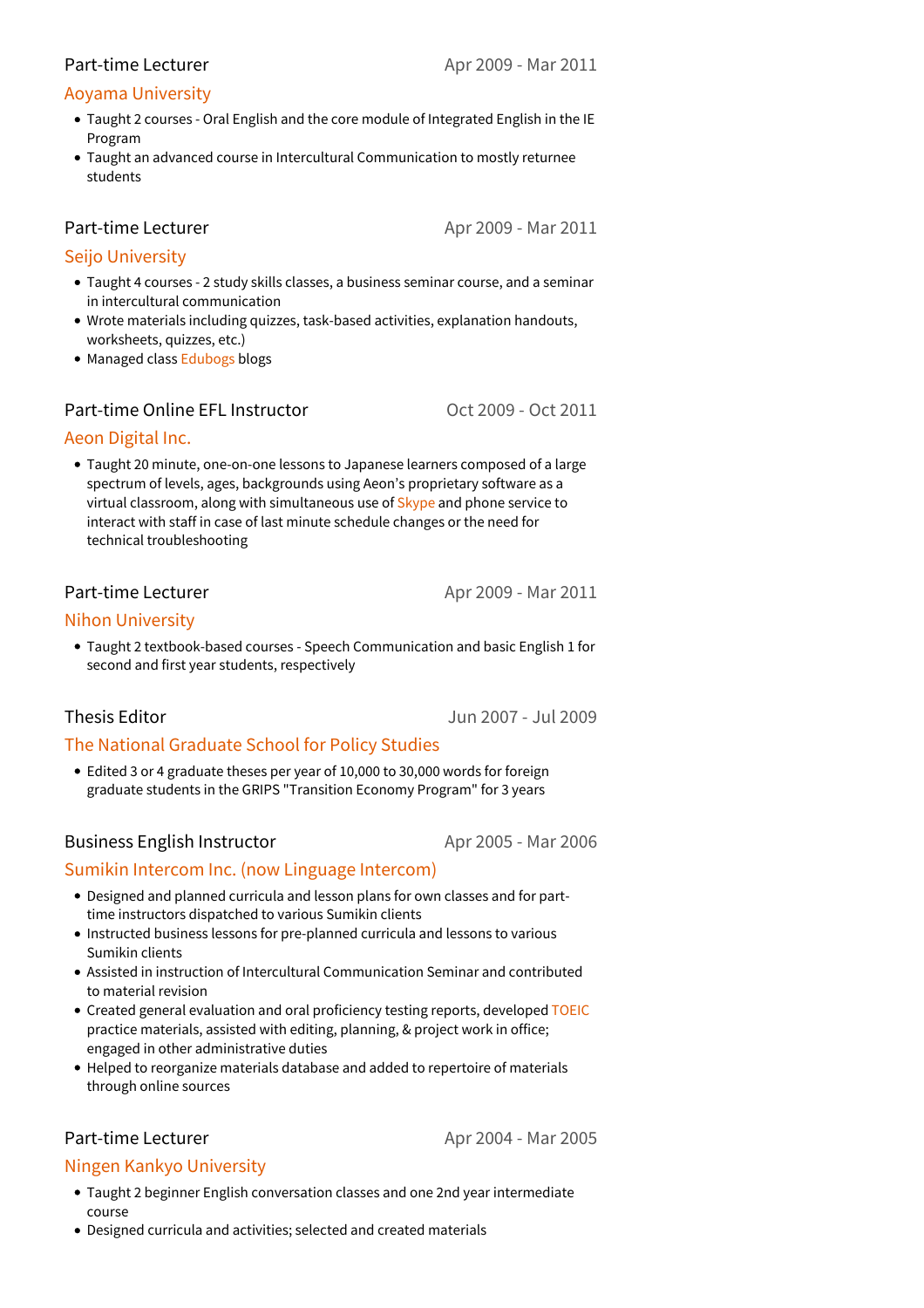#### Part-time Lecturer

#### Aichi [University](http://www.aichi-u.ac.jp/)

- Planned, taught and evaluated students in 4 courses –2 at the jr.college level (a presentation class & a conversation class) and 2 at the Extension Centre for Continuing Education (a current events course and a beginner's English course). Classes contained 12 to 30 students
- Designed curricula and activities; selected and created materials

#### English Language Instructor

Apr 1999 - Mar 2004

#### Minami Kyushu Junior [College](http://www.mkjc.ac.jp)

- Planned, taught and evaluated students in up to 10, 90-min. courses per semester. Courses included mostly English communication courses, and also Pronunciation, Speech Communication, & Academic Writing. Classes usually contained 4 to 20 participants
- Designed curricula and activities, created materials, and selected texts
- Assisted in planning, organization and implementation of speech contests, school policy formation, and teacher development schemes

#### Children's English Language Instructor

Aug 1998 - Mar 1999

## [Pumpkin](http://www.m-surf.ne.jp/~pumpkin/) English School

- Taught twenty 1-hour classes/week of Communicative English to small classes of 4-9 students (mostly elementary school level, but also some JHS and HS) using the Pacific [Language](http://www.pacificlanguageschool.com/) School (PLS) method
- Developed curricula, materials and activities to support and amend the PLS methodology
- Assisted in planning, organization and implementation of speech contests (also worked as judge), special events, and teacher development schemes

## Assistant Language Teacher (ALT)

Feb 1995 - May 1998

#### Miyazaki [Prefectural](http://www.pref.miyazaki.lg.jp/contents/org/kyoiku/somu/kyoiku_office/page00115.html) Board of Education

- Team-taught [approximately](http://jetprogramme.org/en/) 15 classes/week with local teachers (JLTs) on JET Program
- Prepared teaching materials; created and planned communicative activities; made presentations; participated in school sporting and cultural events
- Translated documents; created evaluative reports on teachers, activities, and seminars; attended ALT conferences; planned, managed, and taught at JLT seminars and student English camps; edited a regional newsletter for teachers
- Participated in a wide variety of events outside class time related relating mostly to "internationalization" in Japan

## EFL Teacher

Jul 1993 - Jul 1995

#### Progressa Language Institute (no longer exists)

Researched, selected, and organized teaching materials; taught evening, general English courses to young professionals; initiated out-of-class language activities; volunteered in translating and teacher training

ESL Teacher

Feb 1993 - May 1993

#### Plato [College](https://collegeplaton.com/)

Taught classes of mixed ability and age part-time (full time in the summer) to professionals, immigrants, and home-stay vacationers in classes of no more than 20 students; created curricula based on student goals; implemented various activities to promote oral communication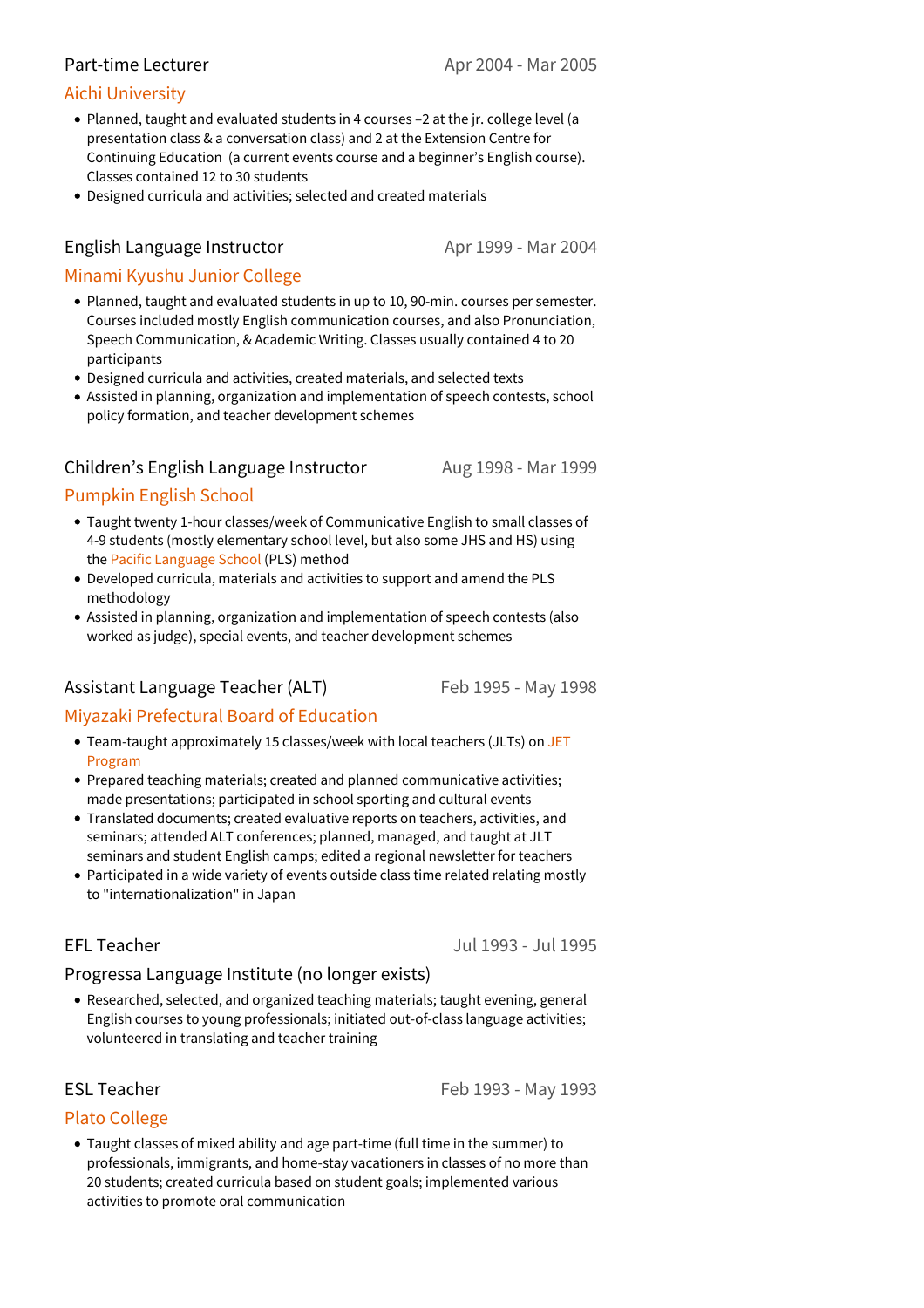# **Certifications, Seminars, Conference Participation**

Teacher Training: [LDT100x:](https://courses.edx.org/certificates/db48f52bba874edf9d93c9c07b7a1521) Learning Theories (2017) and LDT200x: Instructional Design Models (2018) - edX MOOCs on [Instructional](https://courses.edx.org/certificates/b695765f2a1b476fb143725d44c042f5) Design and Technology offered by University of Maryland); Graduate Diploma in Teaching English as a Foreign Language (TEFL), The English Language Centre (now defunct), London, UK (1998).

Conference Participation & Presentations: [SUTLF](https://jalt.org/ja/events/nankyu-chapter/18-02-03) 2018, [JALTCALL](http://conference2016.jaltcall.org) 2015, [2016,](http://conference2016.jaltcall.org) [2017;](http://conference2017.jaltcall.org/) [JALT](http://jalt.org/conference/jalt2016) 2016, [2017](http://jalt.org/conference/jalt2017) (and [conferences](http://www.tht-japan.org/kyrgyzstan.html) off and on in previous 20 years), THT Kyrgyzstan 2016, 2019, [IAFOR](http://iafor.org/)'s ACTC Annual Conference 2014, 2013, 2018; [Paperless](http://paperless2014.weebly.com/): Innovation & technology in education 2014; Hawaii [International](http://www.hichumanities.org) Conference in Arts and the Humanities 2014; [TESOL](http://tesolarabia.org/conference) Arabia 2013; ETJ [Tokyo](http://ltprofessionals.com/ETJ/) Expo 2011; various JALT [conferences](http://jalt.org/) and workshops throughout Japan 1999-2015; [ACTJ](http://actj.main.jp) Annual Mini Conference 2009; [PLS](http://www.pls-pec.co.jp/) Method Beginners' Teaching Seminar 1998.

MISC Presentations & Seminars: Miyazaki International College FD sessions 2017, 2018, 2019; Miyazaki Bank Language Training Seminar 2019; Miyazaki International Foundation culture presentation 2019 "Canada - a [multicultural](https://idiinventory.com/idi-qualifying-seminar/) society"; IDI qualification certification 2018; Keynote presentation for JET Programme Skills [Development](http://jetprogramme.org/en/conferences/) Conference 2018 "Making an Impact Outside the Classroom", Ebino Summer HS Camps 2016, 2017, 2018; [SIIC](http://www.intercultural.org/siic.php) Workshop 2002.

Language Training: Japanese Language [Proficiency](https://www.jlpt.jp/e/) Test level 2 (2000); Japanese [Correspondence](https://www.uio.no/english/studies/summerschool/) Course for JET Participants (1996-1997); University of Oslo International Summer School Language Program (1991).

Sports Training: CPR and YMCA Fitness [Instruction](https://www.ymcaquebec.org/en/Health-and-Fitness/Fitness-Instructor-Training) (1996); National Coaching Certification (Canadian Figure Skating Association, 1995).

Misc.: Thai [Traditional](http://www.itmthaimassage.com) Massage (2003; 2002); Master School of [Bar-tending](https://bartendertraining.ca/schools/master-school-of-bartending/) Certificate (1995).

# **Publications**

Mork, C. (2022). Book review of Bridging the Humor Barrier: Humor Competency Training in English Language Education. *JALT Journal* (invited publication; in process).

Mork, C. & Simpson, A. (2021). The [Development](https://www.mic.ac.jp/files/uploads/Comparative_Culture2021.pdf) of a Banking English Seminar. *Comparative Culture: The Journal of Miyazaki International College 26, 15-36.*

Mork, C. (2020). Assigning Roles in Small Group Discussions for Maximum EFL Learner [Participation.](https://doi.org/10.37546/jalttlt44.5-2) *The Language Teacher 44*(5), 9-17.

Mork, C. (2019). [Confirming](https://sites.tesol.org/ItemDetail?iProductCode=14106&Category=NEWWAYS&WebsiteKey=62ea1393-07ea-402b-b723-0e66240ee86b) or denying truths and lies with tag endings. In Julie Vorholt (Ed.), *New Ways of Teaching Speaking* (2nd ed.)*.* (pp. 83-84). Maryland: TESOL Press.

Mork, C. (2018). Book review of [Dynamic](https://www.mic.ac.jp/files/uploads/Comparative_Culture2018.pdf) Lectures. *Comparative Culture: The Journal of Miyazaki International College 23.2.*

Mork, C. (2018). Individualized reading development outside of class: A review of [readtheory.org](https://www.mic.ac.jp/files/uploads/comparative_culture_special_issue.pdf)*. Comparative Culture Special Edition: The Journal of Miyazaki International College 22.2*.

Mork, C. (2017, March). An experiment using Penzu for extensive writing. *The FLTMAG*. Retrieved from <http://fltmag.com/an-experiment-using-penzu-for-extensive-writing/>

Howard, A., and Mork, C. (2015). An [Investigation](https://www.academia.edu/26793195/An_investigation_into_active_learning_at_MIC_A_beginning_and_the_way_forward) into active learning at MIC: A beginning and the way forward. *Comparative Culture: The Journal of Miyazaki International College 20.*

Mork, C. (2014). Benefits of Using Online Student Response Systems in Japanese EFL [Classrooms.](http://journal.jaltcall.org/articles/10_2_Mork.pdf) *The JALT CALL Journal 10*(2), 127-137.

Mork, C. Using Audio-Visual Input in the Core Component of Aoyama University's Integrated English Program. *Thought Currents, The English Literary Society of Aoyama Gakuin Universit*y (unpublished).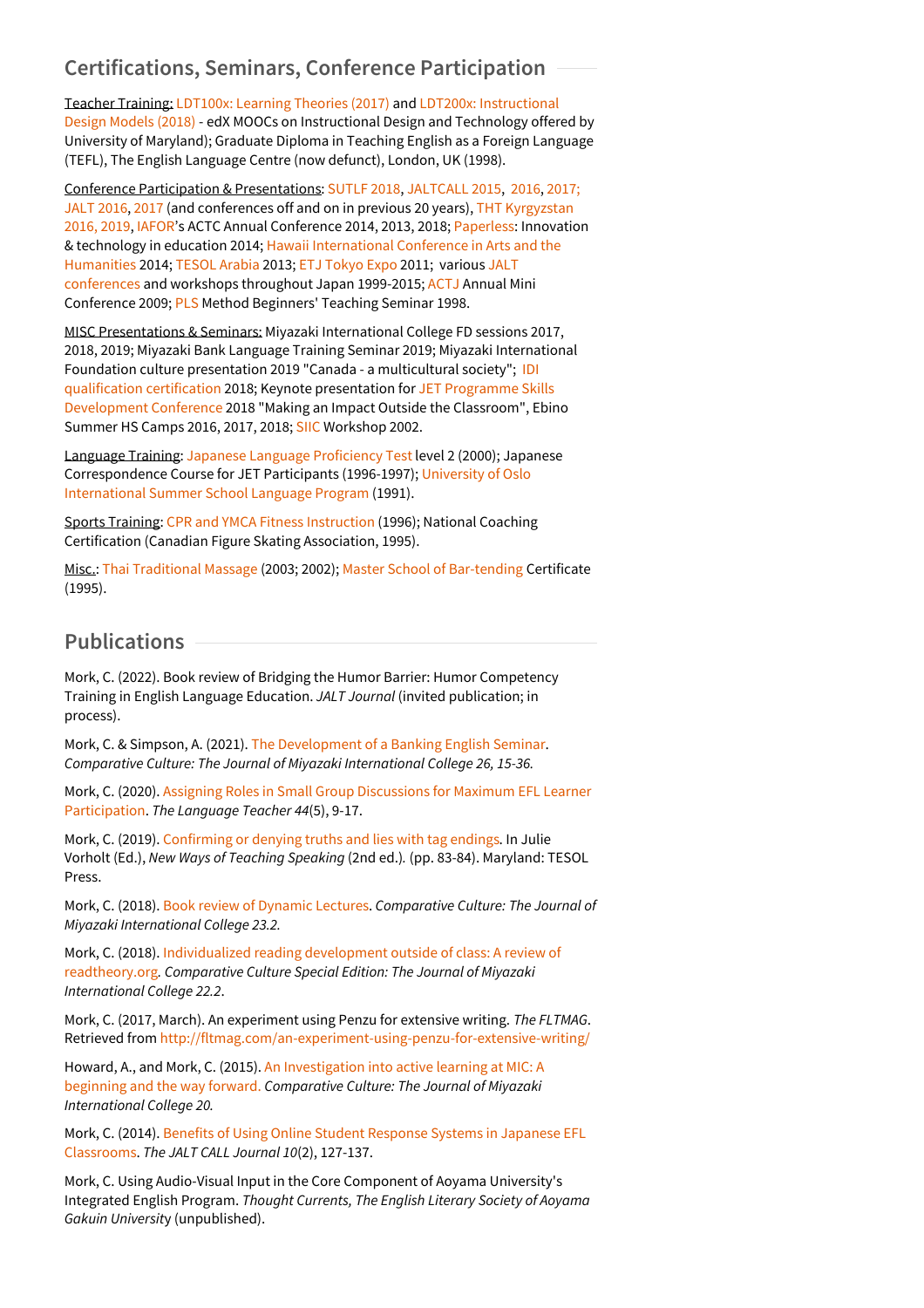Mork, C. (2014). Voxopop for out-of-class speaking practice in the Japanese university EFL context - uses and student [perceptions.](http://iafor.org/Proceedings/ACTC/ACTC2014_proceedings.pdf) *The Asian Conference on Technology in the Classroom (ACTC) 2014 Official Conference Proceedings*, 204-214.

Mork, C. (2014). Fragrance to Help Learning? Makes Scents. *Hikaku Bunka Institute for Comparative Studies of Culture*, Tokyo Woman's Christian University 60, 17-20.

Mork, C. (2013). Student Directed Twitter Usage in [University](http://iafor.org/Proceedings/ACTC/ACTC2013_Proceedings.pdf) EFL Courses. *The Asian Conference on Technology in the Classroom (ACTC) 2013 Official Conference Proceedings*, 139-146.

Mork, C. (2009). Using Twitter in EFL [Education](http://jaltcall.org/journal/articles/5_3_Mork.pdf). *The JALT CALL Journal 5*(3), 29-44.

Mork, C. Co-translation of the film "La Vie Mumurée" (a documentary film about Osamu Dazai) by Des Films Nuit et Jour, produced by Gilles Sionnet and Marie Francine LeJalou, released Nov. 2009.

Mork, C. (2009). Using Multiply as a class management and [communication](http://jaltcall.org/journal/articles/5_1_Mork.pdf) system for EFL classes. *The JALT CALL Journal 5*(1), 77-90.

Mork, C. (2002). Social Identity as an Obstacle to Foreign Language Acquisition in Japan. *Journal of Minami Kyushu Junior College* 8, 73-94.

Mork, C. (1998). Teaching [Classroom](http://jalt-publications.org/tlt/departments/myshare/articles/2341-teaching-classroom-english-activities-first-few-classes) English: Activities for the 1st Few Classes. *The Language Teacher 22*(7), 37.

Mork, C. NET (Nishimorokata English Teacher), editor, July 1996 - May 1997.

#### **Presentations**

"Guns, Germs, and Steel - A CLIL course that promotes [self-directed](https://www.slideshare.net/rawrapture/2020-cclt-creating-community-learning-together-6-jalt-learners-sig-conference-presentation) learning." JALT CCLT (Creating Community Learning Together) Learner's SIG Conference No. 6. Online, December 20, 2020. (visuals [here\)](https://www.slideshare.net/rawrapture/2020-cclt-creating-community-learning-together-6-jalt-learners-sig-conference-presentation)

"Ice breakers suitable for virtual [synchronous](https://youtu.be/KORGwOY1zG4) classes." THT Kyrgyzstan 2020 Conference, Seminar & Workshop Series (for Eleventh Annual THT Kyrgyzstan) and Association of Japanese Language Teachers Forum (Online), Sept. 10, 2020.

"Online reading resources for [self-directed](https://youtu.be/MMKm838lkG4) English language learners." THT Kyrgyzstan 2020 Conference, Seminar & Workshop Series (for Eleventh Annual THT Kyrgyzstan) and Association of Japanese Language Teachers Forum (Online), Sept. 10, 2020.

"About active learning through active learning." English Language Teaching Seminar (英語教育セミナー) A one-time event hosted by MEI for JHS and SHS instructors for active learning at the Kiten building conference center (near Miyazaki Station), Nov. 29, 2019.

"What a CLIL [course](https://www.slideshare.net/rawrapture/what-a-clil-course-looks-like) looks like." THT Kyrgyzstan 2019 Conference, Seminar & Workshop Series (for Tenth Annual THT in Kyrgyzstan) and Association of Japanese Language Teachers Forum (city of Bishkek), Sept. 7~11, 2019.

"The SQ4R [method](https://www.youtube.com/watch?v=Vq19QIlx0iE) for active reading." THT Kyrgyzstan 2019 Conference, Seminar & Workshop Series (for Tenth Annual THT in Kyrgyzstan) and Association of Japanese Language Teachers Forum (city of Bishkek), Sept. 7~11, 2019.

「多文化の国カナダ」 [Canada - A Multicultural Country.] presented for the Miyazaki International Foundation, Hotel Merieges, Miyazaki City, Miyazaki. March 9, 2019.

"Timed Writing for [improved](https://www.slideshare.net/secret/BCH1WViiv1BSwR) EFL fluency and better CBI." IAFOR [International](https://iiclldubai.iafor.org/) Conference on Language Learning, Dubai, UAE, February 16-18, 2018.

"Making an impact outside the classroom." Keynote presented at the 2018 JET Programme Skills Development Conference, Miyazaki City, Miyazaki. Feb., 2018. [\(http://jetprogramme.org/en/conferences/](http://jetprogramme.org/en/conferences/))

["ReadTheory](http://conference2017.jaltcall.org/) for university EFL reading practice - perceptions on progress." JALTCALL 2017 Conference, Matsuyama University, Shikoku, June 16~18, 2017.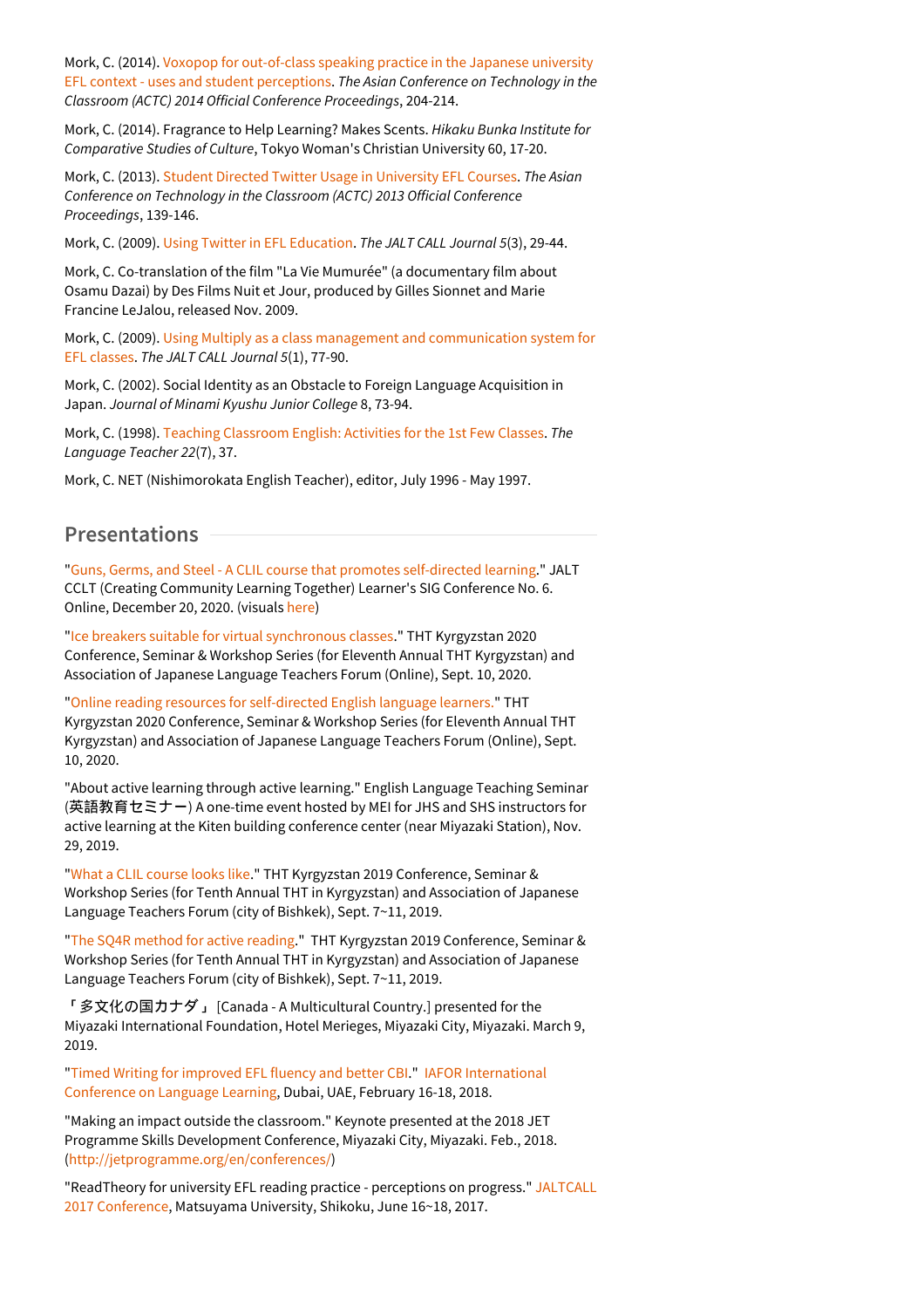"A heuristic for [categorizing](https://www.academia.edu/31114854/_Feb_2017_A_heuristic_for_categorizing_active_learning_teaching_strategies) active learning teaching strategies." SUTLF conference 2016, Sojo University, Kumamoto Prefecture, Japan. Feb. 4, 2017.

"Developing creative thinking & L2 [communication](https://www.academia.edu/27996616/HANDOUT_Sep_2016_Developing_creative_thinking_and_L2_communication_skills_through_lateral_thinking_puzzles_and_mysteries) skills through lateral thinking puzzles & mysteries." THT Kyrgyzstan 2016 Conference, Seminar & Workshop Series, Osh Pedagogical Institute of Humanities (city of Osh), Sept 8~9, 2016; Jalal-Abad State University (city of Jala-Abad), Sept. 10; Bishkek Humanities University (for Seventh Annual THT in Kyrgyzstan) and Association of Japanese Language Teachers Forum (at a local HS) (city of Bishkek), Sept. 14~15, 2016 .

"Defining and assigning roles in [peer-facilitated](https://www.academia.edu/28078617/HANDOUT_Sep_2016_Defining_and_assigning_roles_in_peer-facilitated_discussions_to_ensure_full_class_participation) discussions to ensure full class

participation." THT Kyrgyzstan 2016 Conference, Seminar & Workshop Series, Osh Pedagogical Institute of Humanities (city of Osh), Sept 8~9, 2016; Jalal-Abad State University (city of Jala-Abad), Sept. 10; Bishkek Humanities University (for Seventh Annual THT in Kyrgyzstan) and Association of Japanese Language Teachers Forum (at a local HS) (city of Bishkek), Sept. 14~15, 2016.

"Timed [writing](https://www.academia.edu/27639582/_Sep_2016_Timed_writing_-_The_whys_and_hows) - The why's and how's." THT Kyrgyzstan 2016 Conference, Seminar & Workshop Series, Osh Pedagogical Institute of Humanities (city of Osh), Sept 8~9, 2016; Jalal-Abad State University (city of Jala-Abad), Sept. 10; Bishkek Humanities University (for Seventh Annual THT in Kyrgyzstan) and Association of Japanese Language Teachers Forum (at a local HS) (city of Bishkek), Sept. 14~15, 2016 .

["Journaling](https://www.academia.edu/24894746/_Jun_2016_Journaling_offline_or_online_for_extensive_writing_Which_do_students_prefer) offline or online for extensive writing – Which do students prefer?" JALTCALL 2016 [Conference,](http://conference2016.jaltcall.org/) Tamagawa University, Tokyo, June 5, 2016. (visuals [here](http://prezi.com/2eqc1vusfvol/?utm_campaign=share&utm_medium=copy&rc=ex0share))

["Lingtlanguage](http://prezi.com/vlhk5go9iamz/?utm_campaign=share&utm_medium=copy) for Oral Assignments." JALTCALL [Conference](http://conference2015.jaltcall.org/) 2015, Kyushu Sangyo University, Fukuoka. June 6, 2015. (conference outline [here](http://conference2015.jaltcall.org/files/2014/12/JC2015Handbook2.pdf))

"Online Tools to Streamline Administration and Optimize Language Learning [Opportunities."](http://www.kandagaigo.ac.jp/kifl/) ETJ [Association](http://ltprofessionals.com) Conference 2014, Kanda Institute of Foreign Language Studies, Tokyo. Nov. 2, 2014.

"Voxopop for out-of-class speaking practice in the Japanese university EFL context uses and student [perceptions."](http://prezi.com/bj5jphkowrii/voxopop-for-out-of-class-speaking-practice-uses-and-student-perceptions/) [IAFOR](http://iafor.org/iafor/) Asian Conference on Technology in the Classroom (ACTC) 2014, Ramada Hotel, Osaka. April 19, 2014.

"The Socrative method: Enhancing student engagement through an online student response system (OSRS). [Paperless](http://paperless2014.weebly.com): Innovation and Technology in Education, Kanda University of International Studies, Chiba, Tokyo. February 1,2014.

"Benefits of Using Online Student Response Systems in EFL [Classrooms](http://prezi.com/rrgffzadejdg/benefits-of-using-online-student-response-systems-in-efl-classrooms/)." 12th Annual Hawaii [International](http://www.hichumanities.org/) Conference on Arts and Humanities, Waikiki Beach Marriott Resort & Spa and the Hilton Waikiki Beach Hotel, Honolulu, Hawaii. January 10-13, 2014.

"Student Directed Twitter Usage in [University](http://prezi.com/jh6cakojgpjr/twitter-for-self-directed-learning/) EFL Courses." [IAFOR](http://iafor.org/iafor/) Asian Conference on Technology in the Classroom (ACTC) 2013, Ramada Hotel, Osaka. April 2013.

"Web tools for speaking outside the [classroom](http://prezi.com/b2r7zww1-m24/web-tools-for-speaking-outside-the-classroom/)." ETJ [Tokyo](http://ltprofessionals.com/ETJ/) Expo 2011 Tokyo Keisai University, Tokyo. October 2011.

"Twitter in the EFL [Classroom.](http://prezi.com/zh2iu1p8ymj0/twitter-in-the-efl-classroom/)" [ACTJ](http://actj.org) Annual Mini Conference. Canadian Embassy, Tokyo. Nov. 3, 2009. (visuals [here\)](http://prezi.com/zh2iu1p8ymj0/twitter-in-the-efl-classroom/)

"Expressions to Empower Japanese Learners of English" 15th JACET Kyushu-Okinawa Chapter Conference, Civil Aviation College, Miyazaki. Nov. 27, 1999.

Moderator for The 7th Panel Discussion & Speeches for Exchange Students, AZM Hall, Miyazaki. Feb. 6, 1999.

Narrator for "Forestry in Miyazaki Prefecture" & "Let's Enjoy Sunshine Miyazaki City" (promotional videos for Miyazaki Prefecture and Miyazaki City, respectively 1998-99).

"An Introduction to Canada" in Japanese for Kobayashi International Club, Kobayashi Shakai Kyoikukan, Kobayashi, Miyazaki. Oct., 1997.

"Effective Use of the Text" 1996 Mid-Year Block Conference for the JET Program. Tokyo. Oct., 1997.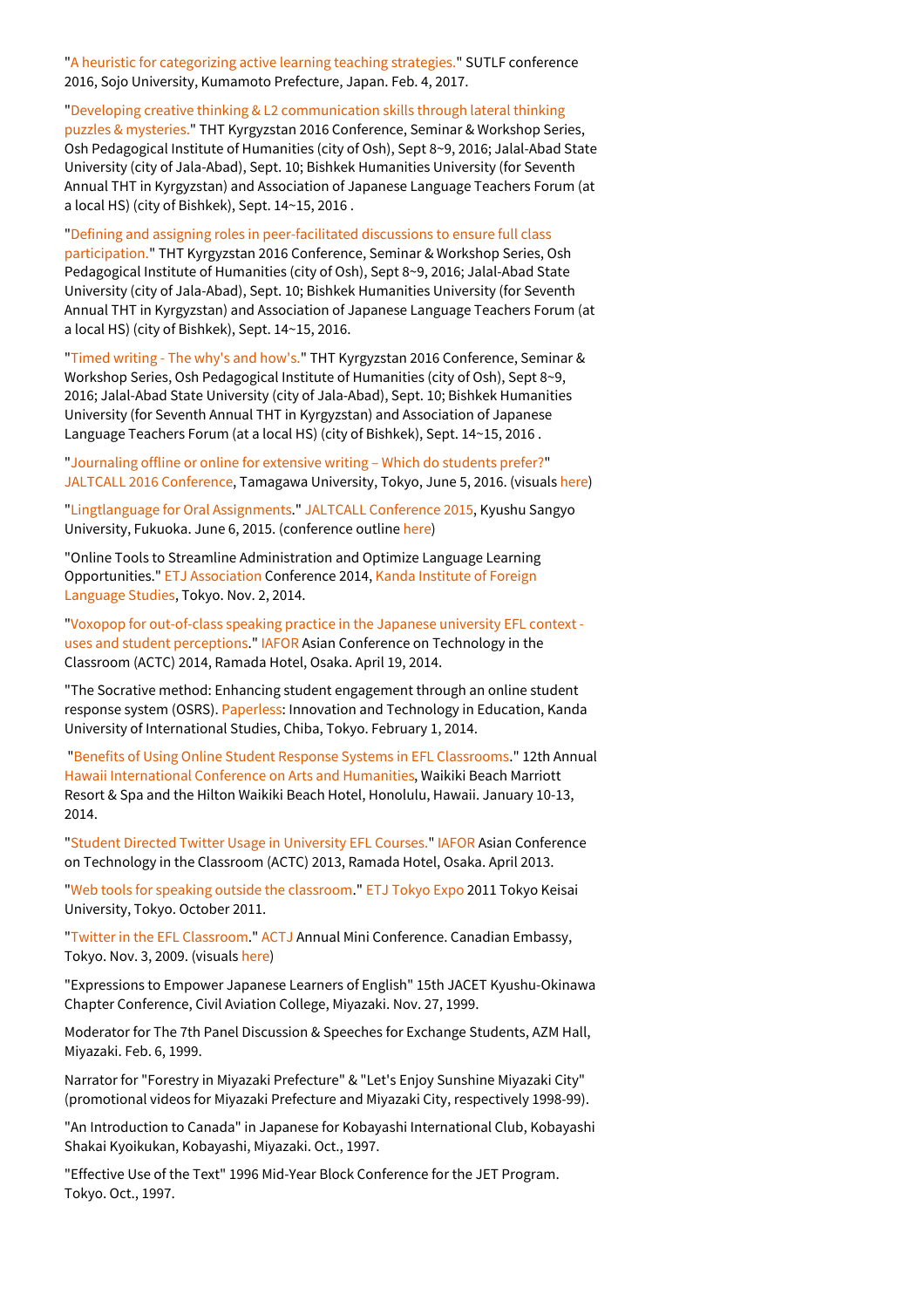# **Professional Memberships**

- Japan Association of Language Teachers [\(JALT](http://jalt.org/))
- Moodle Association of Japan [\(MAJ](http://moodlejapan.org/home/))
- International Academic Forum ([IAFOR](http://iafor.org/))

#### **Not current:**

- Japan Association of College English Teachers ([JACET](http://www.jacet.org/))
- **TESOL (USA)**
- [TESOL](http://tesolarabia.org) Arabia
- International Association of Teachers of English as a Foreign Language ([IATEFL](http://www.iatefl.org/))
- TESL [Canada](http://www.tesl.ca/)
- [TESOL](http://www.tesol.org/) (USA)
- Foreign Executive Women [\(FEW](http://www.fewjapan.com/))
- **Society for Intercultural Education, Training and Research in Japan [\(SIETAR](http://www.sietar-japan.org/en/))**

## **Awards**

- Award for Excellence in Teaching at the Miyazaki International College School of International Liberal Arts, August 5th, 2020.
- Honorable mention and publication in [Cottage](http://cottagelife.com) Life "Dax on Otter Lake." August 2002, p. 21 photo contest
- Honorable mention in "Dobutsu Fureai" [Communication with Animals] Kitamura Camera Co. 2001 photo contest
- 4th place winner of (Japan's) Environmental Agency's "8th Annual Essay Contest: Essays or Activity Reports on the Earth Environment" in The Daily Yomiuri Shinbun [newspaper] (announced Nov. 30, 1998. Title: "Vegetarianism and the Environment")
- 1995 student book award from SLA (Special Libraries Association) for highest course grade

# **Sport & Recreation (past and present)**

- Middle Eastern dance, hoop dance, Shorinji Renshinkan Karatedo (black belt)
- Blogger in perfumery, vegan recipes, dance, business
- Over twenty 5 km, 10 km, and half-marathon running races
- Participation in cycling, swimming, and short triathlon races
- Sr. Bronze to Sr. Silver levels in dance, free-style, and figures of the standard Canadian figure skating tests
- Dance test choreographer and partner for several Montréal South Shore figure skating clubs
- Actor in bilingual take-offs of "The Wizard of Oz" (2001) and "A Midsummer Night's Dream" (2000) with the Miyazaki Theatre Company
- Founder and manager of the McGill Scandinavian Club; member of the McGill Travel Club

# **Philosophy of Teaching**

I have come to feel teaching is both a big responsibility and a privilege, as teachers can have a strong impact on the futures of their students. Teachers have to be attentive to the messages they pass on in their classes, and treat the profession as a never-ending learning process. My views on teaching English have evolved over the years and will continue to do so. My guiding principles can be encompassed in the following points:

#### Learner Empowerment

Teachers should seek to empower or capacitate students with the necessary skills to take control of their own learning (the "tricks" of successful learning). Especially in Japan, I feel learners need help in learning how to learn. From the first class in any oral communication course I teach, I start by introducing students to control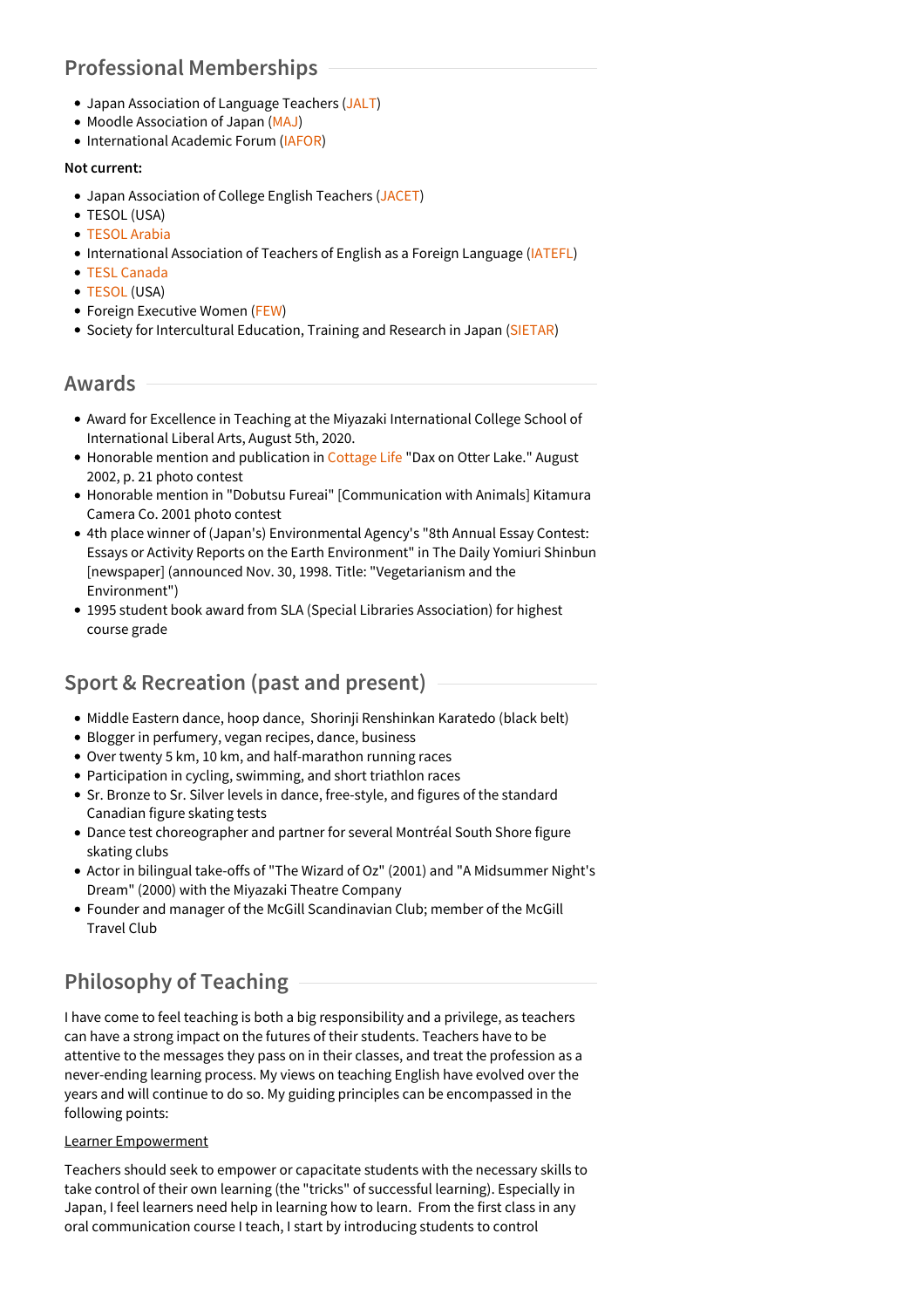language, so that they can politely interrupt, state their level of understanding, solicit repetition, clarification, and rephrasing, confirm though restating and rephrasing, check that others understand, and use circumlocution strategies. With a good foundation in such skills, students can take control of their own learning.

#### Role of the Teacher

In accordance with the above, I believe the teacher's role to be one of facilitator, guide, model, and mentor, enabling learners to reach their individual potentials.

Improvements in language proficiency are greater when language is not so much studied, but practiced. Students thus need to produce as much language as possible. The teacher should therefore act as a cheerleader, encouraging students to seek out as many opportunities as possible for practice outside the classroom, in addition to in it.

#### Motivation

It is extremely challenging to teach students something they have no interest in. Especially in university classes where some students many take a foreign language simply for credit, extra effort is needed on the part of the teacher to gain and keep their interest. Teachers need to foster a positive experiences and individual involvement. I attempt to motivate my students by: (a) adjusting the pace of the class to suit my students, (b) making the material interesting and relevant to their lives, (c) creating task-based activities which require active participation, (d) creating a warm learning environment and encouraging a sense of humor, (e) using authentic examples of language used by native speakers to help show that English is not a subject but a living means of communication, (f) employing non-print (audio/visual, internet) materials and technologies, and (g) expressing a contagious enthusiasm for language, learning, and teaching.

#### **Support**

Student should be equally valued and respected, regardless of ability or performance in the classroom, and should be expected to participate equally. Students should be encouraged not to be fearful of mistakes, as they a part of the learning process. Corrections should be made in a non-threatening manner, and in some situations the degree of correction can be negotiated with learners. Teachers should outline their rules and expectations early and abide by them. They should also show their commitment to students by making themselves accessible and open to feedback, suggestions, and requests both inside and outside of class. Praise should be awarded as much as possible and encouragement given to students experiencing difficulty. Students can also receive a great deal of assistance from each other, and teachers should promote such peer support. In an interactive classroom, students have the opportunity to get to know each other, and this results in a powerful sense of community.

#### Methodology

As individuals learn in different ways, teachers should be comprehensive and creative with their methodologies so that various learning styles are accommodated. Repeating the same material through different approaches not only ensures that all styles are provided for, but at the very least allows for the reinforcement of previously learned material.

#### **Culture**

Especially where communication style differs substantially from the cultures of native English speakers, English teachers need to focus on socio-pragmatics and help students gain awareness of the cultural aspects that affect the way we interact in different languages. This is why I tend to include intercultural communication topics in my classes, such as non-verbal communication (eye-contact, feedback-channeling, and the use of silence in particular for Japanese learners), different values and beliefs, and the dangers of stereotyping. As learners may in future be using English to interact with other non-native speakers of various origins, it useful to help students appreciate the variety of world Englishes.

#### Teacher Development